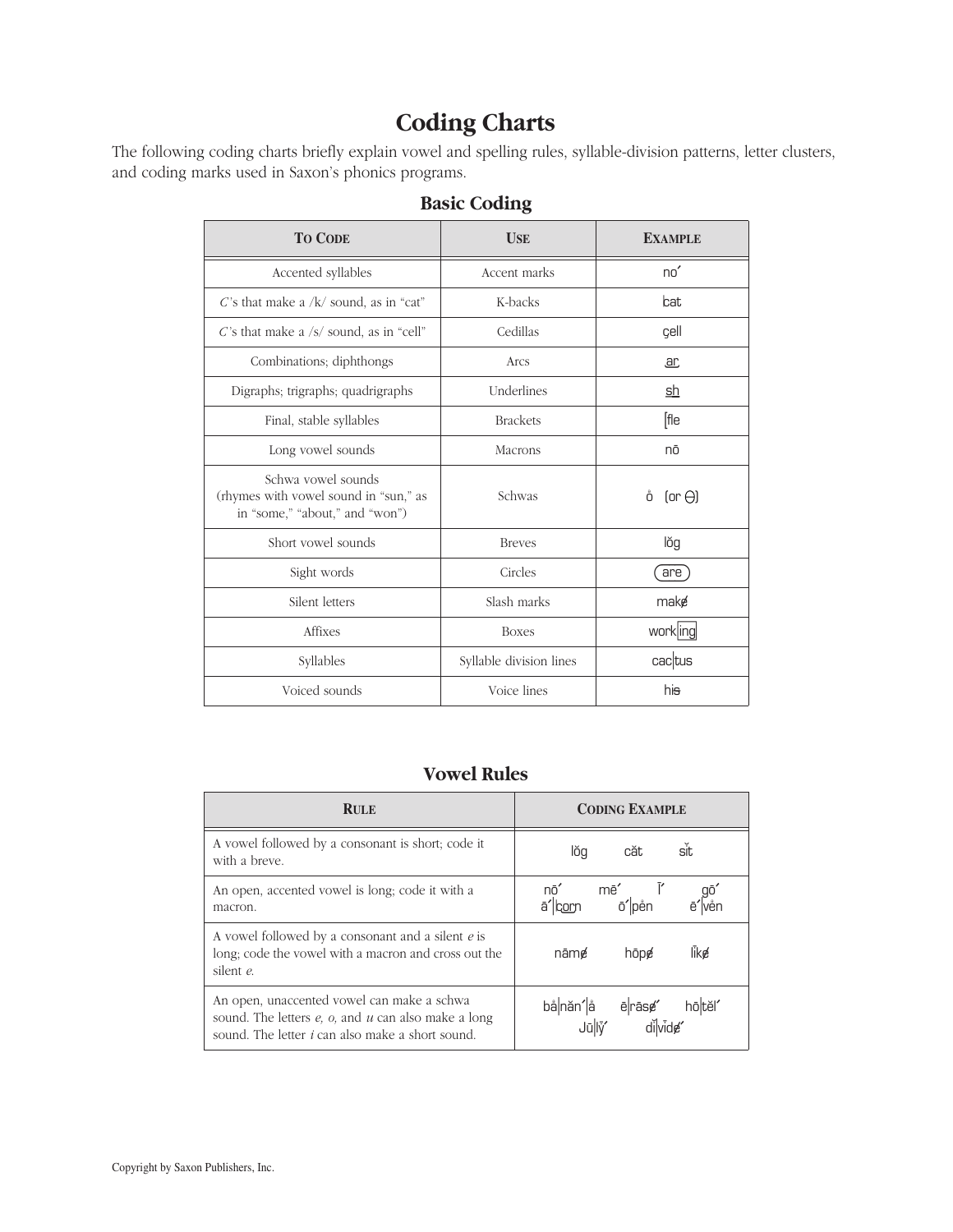| <b>RULE</b>                                                                                                                                                                                                                                                                                          |                     | <b>EXAMPLE</b>                                                                 |                          |
|------------------------------------------------------------------------------------------------------------------------------------------------------------------------------------------------------------------------------------------------------------------------------------------------------|---------------------|--------------------------------------------------------------------------------|--------------------------|
| Floss Rule: When a one-syllable root word has a short<br>vowel sound followed by the sound $/f/$ , $/l/$ , or $/s/$ , it is<br>usually spelled $ff$ , $ll$ , or ss.                                                                                                                                  | puff                | doll                                                                           | pass                     |
| To spell the /ch/ sound in the final position:<br>• Use the letters <i>tch</i> after a short vowel.<br>• Use the letters <i>ch</i> after anything else.                                                                                                                                              | match               | pooch                                                                          | bench                    |
| To spell the $/j/$ sound in the initial position:<br>• Use the letter <i>j</i> before the letters $a$ , $o$ , or $u$ .<br>$\bullet$ Use the letter g before the letters $e$ , $i$ , or $y$ .                                                                                                         | jam                 | joke                                                                           | giant                    |
| To spell the $/j/$ sound in the final position:<br>• Use the letters <i>dge</i> after a short vowel.<br>• Use the letters ge after anything else.                                                                                                                                                    | edge                | lunge                                                                          | cage                     |
| To spell the $/k/$ sound in the initial position:<br>• Use the letter $k$ before the letters $e$ , $i$ , or $y$ .<br>$\bullet$ Use the letter <i>c</i> before <i>a</i> , <i>o</i> , <i>u</i> , or any consonant.                                                                                     | keg<br>cat          | kid<br>cot<br>cut                                                              | silky<br>crop            |
| To spell the $/k/$ sound in the final position:<br>• Use the letters <i>ck</i> after a short vowel.<br>$\bullet$ Use the letter $k$ after a consonant or two vowels.<br>• Use the letters ke after a long vowel.<br>$\bullet$ Use the letter $c$ at the end of a word with two or<br>more syllables. | lock<br>make        | milk                                                                           | look<br>Atlantic         |
| To spell the /s/ sound in the final position:<br>• Use the letters ss after a short vowel.<br>• Use the letters ce after a long vowel.<br>• Use the letters <i>se</i> after a consonant or two vowels.                                                                                               |                     | boss<br>false                                                                  | IC <sub>e</sub><br>loose |
| To spell the /v/ sound in the final position:<br>$\blacksquare$ Use the letters ve.                                                                                                                                                                                                                  | wave                | live                                                                           | solve                    |
| When a consonant suffix is added to a word, just put<br>the word and the suffix together.                                                                                                                                                                                                            |                     | $red + ness = redness$                                                         |                          |
| Dropping Rule: When a word ends with a "silent e,"<br>drop the <i>e</i> before adding a vowel suffix.                                                                                                                                                                                                |                     | $make + ing = making$                                                          |                          |
| Doubling Rule: When the final syllable of a word is<br>accented and ends with one vowel and one consonant,<br>double the final consonant before adding a vowel<br>suffix.                                                                                                                            | hit + ing = hitting |                                                                                |                          |
| Changing Rule:<br>If a word ends with a vowel $y$ , change the $y$ to an $i$<br>before adding a suffix (except for those suffixes<br>that begin with $i$ ).<br>$\bullet$ Do not change $y$ if it comes after a vowel.                                                                                |                     | $silly + ness = silliness$<br>$muddy + ing = muddying$<br>$play + ed = played$ |                          |

## **Spelling Rules†**

†Spelling rules for phonics apply to approximately 87% of the English language. Spellings for the remaining words are irregular and must be memorized.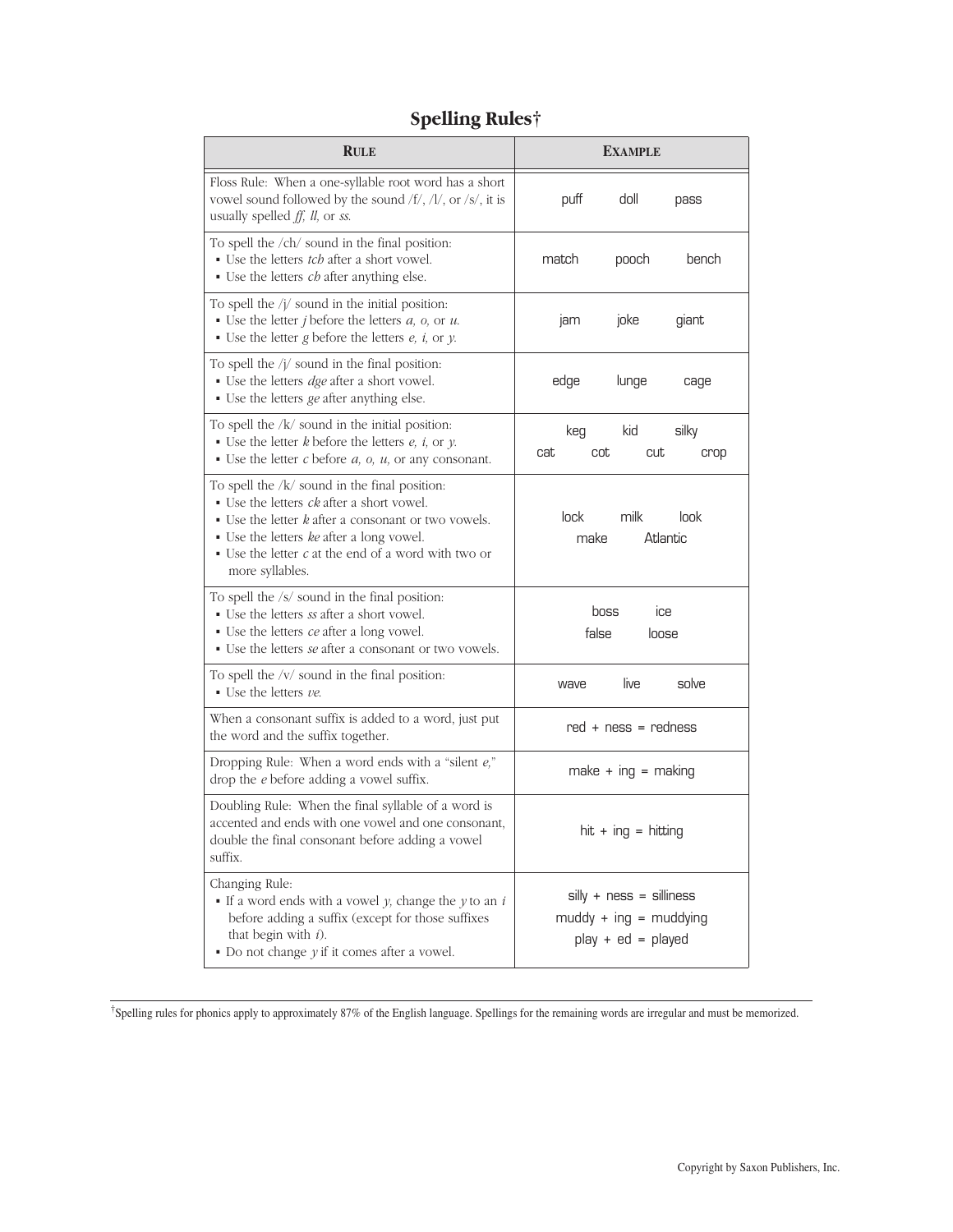| <b>PATTERN</b>                                               | <b>VARIATION</b>    | <b>EXAMPLE</b> |  |
|--------------------------------------------------------------|---------------------|----------------|--|
|                                                              | $vc'$ <sub>CV</sub> | napkin         |  |
| <b>VCCV</b>                                                  | vcccv'              | inject         |  |
|                                                              | vccv'               | respect        |  |
|                                                              | $\overline{v'}$ CCV | April          |  |
|                                                              | $v' _{CV}$          | baby           |  |
| <b>VCV</b>                                                   | vc' v               | river          |  |
|                                                              | vcv'                | erase          |  |
| <b>VCCVCCV</b>                                               | vccc'cv             | important      |  |
|                                                              | vcccv'              | explain        |  |
| $\overline{vc'}$ ccv<br><b>VCCCV</b><br>$vec/$ <sub>CV</sub> |                     | emblem         |  |
|                                                              |                     | pumpkin        |  |
|                                                              | v' v                | diet           |  |
| $\mathbf{v}\mathbf{v}$                                       | $\sqrt{v'}$         | create         |  |
| v v                                                          |                     | cameo          |  |

## **Syllable Division Patterns**

## **Final, Stable Syllables**

| FINAL, STABLE SYLLABLE | <b>CODING</b>    | <b>EXAMPLE</b> |
|------------------------|------------------|----------------|
| ble                    | $T_{\text{b}}$   | bubble         |
| cious                  | '[cious          | delicious      |
| cle                    | $^{\prime}$ cles | uncle          |
| dle                    | $^{\prime}$ [dle | candle         |
| fle                    | '[fl∉            | ruffle         |
| gle                    | $^{\prime}$ [glø | bugle          |
| kle                    | '[klø            | buckle         |
| ple                    | $^{\prime}$ [ple | staple         |
| sion                   | '[sion           | television     |
|                        |                  | mission        |
| sle                    | $^{\prime}$ [slg | hassle         |
| tion                   | '[tion           | lotion         |
| tious                  | '[tious          | nutritious     |
| tle                    | '[tle            | bottle         |
| ture                   | '[ture           | picture        |
| zle                    | $^{\prime}$ [zlø | puzzle         |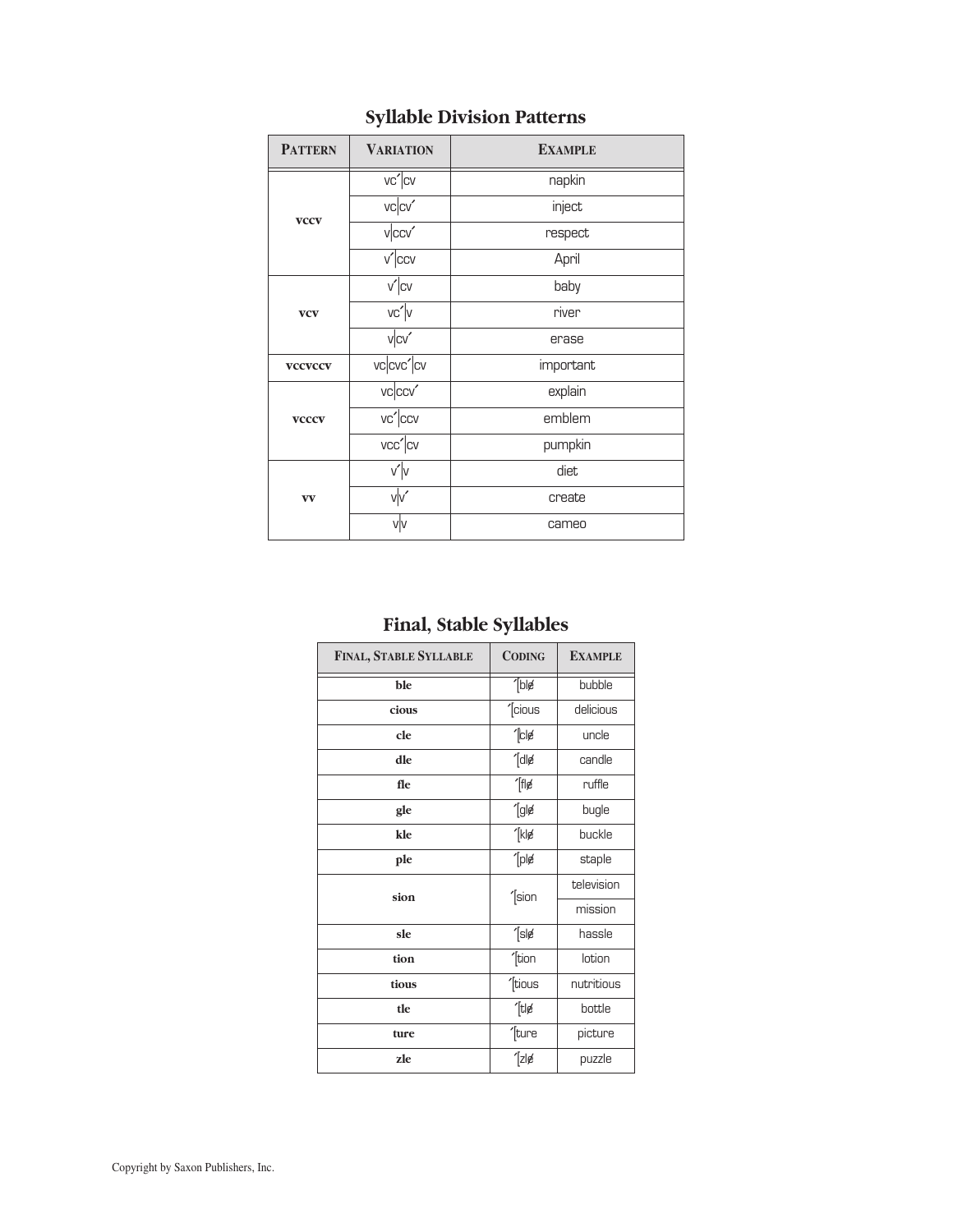## Digraphs

| <b>DIGRAPH</b> | <b>CODING</b>          | <b>EXAMPLE</b> |
|----------------|------------------------|----------------|
| ai             | āľ                     | rain           |
| au             | $au$                   | sauce          |
| aw             | $\overline{\text{aw}}$ | straw          |
| ay             | āу.                    | hay            |
|                | $\underline{ch}$       | cheese         |
| ch             | <u>си</u>              | chord          |
|                | <u>gh</u>              | chef           |
| c <b>k</b>     | ₫k                     | lock           |
|                | ēø                     | leaf           |
| ea             | ĕø                     | thread         |
|                | ₫ā                     | break          |
| ee             | ē¢                     | sheep          |
| ei             | ₫                      | receipt        |
|                | ei                     | veil           |
| ew             | ew                     | cashew         |
| ey             | ē∦                     | key            |
| gn             | gn                     | gnat           |
| ie             | Ī₫                     | pie            |
|                | įē                     | shield         |
| kn             | <u>Kn</u>              | knot           |
| ng             | ng                     | lung           |
| oa             | ōø                     | soap           |
| oe             | ō¢                     | toe            |
| 00             | $\underline{00}$       | hook           |
|                |                        | tooth          |
| ou             | Øū                     | soup           |
| ow             | <u>ōw</u>              | bow            |
| ph             | ph                     | phone          |
| sh             | <u>sh</u>              | shark          |
| th             | 曲                      | feather        |
|                | <u>th</u>              | thimble        |
| ue             | ū₫                     | glue           |
| wr             | <u>wír</u>             | wreath         |